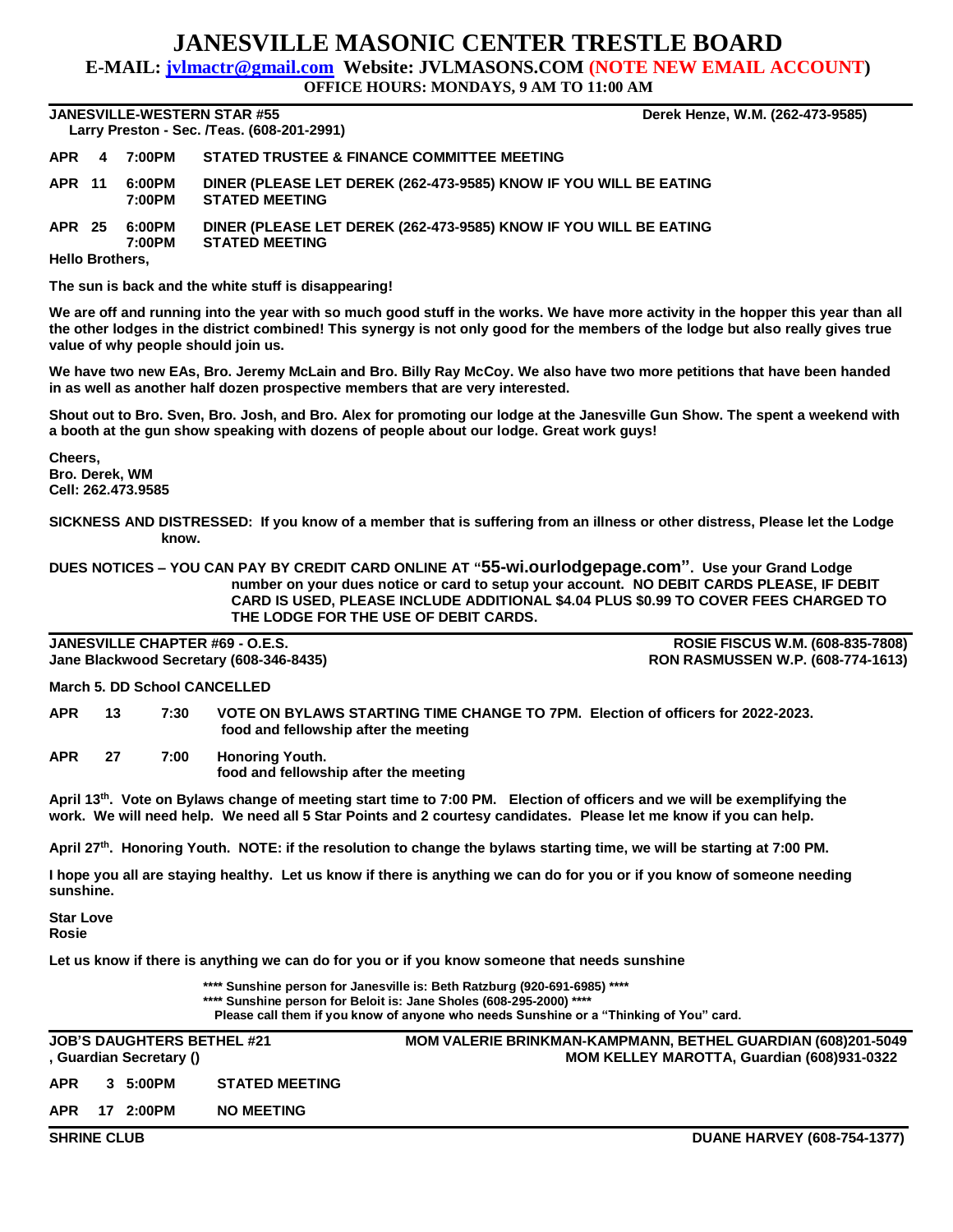

## **JANESVILLE'S TRESTLE-BOARD DESIGNS**

**E-mail: [jvlmactr@ATT.NET](mailto:jvlmactr@ATT.NET) Website: jvlmasons.com** *APRIL 2022*



| <b>SUNDAY</b>                                                                      | <b>MONDAY</b>                                                                                                                                       | <b>TUESDAY</b>                                                                    | <b>WEDNESDAY</b>                                                  | <b>THURSDAY</b>                                                                         | <b>FRIDAY</b> | <b>SATURDAY</b>                                                                                                       |
|------------------------------------------------------------------------------------|-----------------------------------------------------------------------------------------------------------------------------------------------------|-----------------------------------------------------------------------------------|-------------------------------------------------------------------|-----------------------------------------------------------------------------------------|---------------|-----------------------------------------------------------------------------------------------------------------------|
|                                                                                    |                                                                                                                                                     |                                                                                   |                                                                   |                                                                                         |               |                                                                                                                       |
|                                                                                    |                                                                                                                                                     |                                                                                   |                                                                   |                                                                                         | 1             | $\mathbf{2}$<br>MEET, STUDY,<br>FELLOWSHIP,<br><b>AND</b><br><b>BREAKFAST</b><br>9:00 AM                              |
| 3<br><b>JOB'S</b><br><b>DAUGHTERS</b><br><b>STATED</b><br><b>MEETING</b><br>5:00PM | 4<br><b>JANESVILLE-</b><br><b>WESTERN</b><br><b>STAR</b><br><b>TRUSTEES &amp;</b><br><b>FINANCE</b><br><b>COMMITTEE</b><br>7:00PM<br><b>MEETING</b> | 5                                                                                 | 6                                                                 | $\overline{7}$<br><b>MASONIC</b><br><b>ALL DEGREE'S</b><br><b>STUDY GROUP</b><br>7:00PM | 8             | 9<br>MEET, STUDY,<br>FELLOWSHIP,<br><b>AND</b><br><b>BREAKFAST</b><br>$9:00$ AM<br><b>GENTLEMEN</b><br>101<br>11:00AM |
| 10<br>shutterstock<br>38923351                                                     | 11<br><b>JANESVILLE-</b><br><b>WESTERN</b><br><b>STAR</b><br>#55<br>7:00PM<br><b>MEETING</b>                                                        | $12 \overline{ }$<br><b>AMERICAN</b><br><b>LEGION</b><br><b>MEETING</b><br>6:00PM | 13<br><b>CHAPTER 69</b><br><b>OES</b><br>7:30PM<br><b>MEETING</b> | 14<br><b>MASONIC</b><br><b>ALL DEGREE'S</b><br><b>STUDY GROUP</b><br>7:00PM             | 15            | 16<br>MEET, STUDY,<br>FELLOWSHIP,<br><b>AND</b><br><b>BREAKFAST</b><br>9:00 AM AT                                     |
| 17                                                                                 | 18<br><b>BLOOD DRIVE</b><br>9:30AM-2:30PM<br><b>ZOR SHRINE</b><br><b>CLUB</b><br>7:00PM                                                             | 19                                                                                | 20                                                                | 21<br><b>MASONIC</b><br><b>ALL DEGREE'S</b><br><b>STUDY GROUP</b><br>7:00PM             | 22            | 23<br>MEET,<br>STUDY,<br>FELLOWSHIP,<br><b>AND</b><br><b>BREAKFAST</b><br>9:00 AM                                     |
| 24                                                                                 | 25<br><b>JANESVILLE-</b><br><b>WESTERN</b><br><b>STAR</b><br>#55<br>7:00PM<br><b>MEETING</b>                                                        | 26                                                                                | 27<br><b>CHAPTER 69</b><br><b>OES</b><br>7:00PM<br><b>MEETING</b> | 28<br><b>ALL DEGREE'S</b><br><b>STUDY GROUP</b><br>7:00PM                               | 29            | 30<br>MEET, STUDY,<br>FELLOWSHIP,<br><b>AND</b><br><b>BREAKFAST</b><br>9:00 AM AT                                     |
|                                                                                    |                                                                                                                                                     |                                                                                   |                                                                   |                                                                                         |               |                                                                                                                       |

**AMERICAN RED CROSS BLOOD DRIVE: The Trustees are providing our building to the American Red Cross as a courtesy to the community and the American Red Cross. The American Red Cross will be holding a monthly Blood Drive every third Monday of the month from 9:30 am to 2:30 pm. Please help support them. Walk-ins are welcome but appointments are best. Appointments can be made through the jvlmasons.com website and clicking on the Red Cross icon or by going to redcrossblood.org. The next Blood Drives will be APRIL 18, 2022 AND MAY** 

**16, 2022. These drives have been well attended with the appointment schedule filled.**

**HELP: THE 32-YEAR-OLD AIR CONDITIONER FOR THE MAIN LODGE ROOM HAS SEEN ITS BETTER DAYS AND QUIT. THE TRUSTEES HAVE REPLACED THE COMPRESSOR AND AIR HANDLER UNITS AT A COST OF \$20,000. YOUR HELP IS APPRECIATED HELPING THE MASONIC CENTER OFFSET THE COST OF THIS REPLACEMENT. EARLIER THIS YEAR THE CITY OF JANESVILLE REQUIRED THE CENTER INSTALL A GREASE TRAP IN THE LITTLE USED KITCHEN WHICH COST THE CENTER \$12,100. THE Janesville MASONIC CENTER HAS TAKING OUT AN ADDITIONAL LOAN TO COVER THE AIR CONDITION UNIT FOR A TOTAL LOAN OF \$32,000. THANKS TO THOSE THAT HAVE CONTRIBUTED FOR YOUR DONATIONS TO HELP THE MASONIC CENTER PAY FOR THESE UPDATES.**